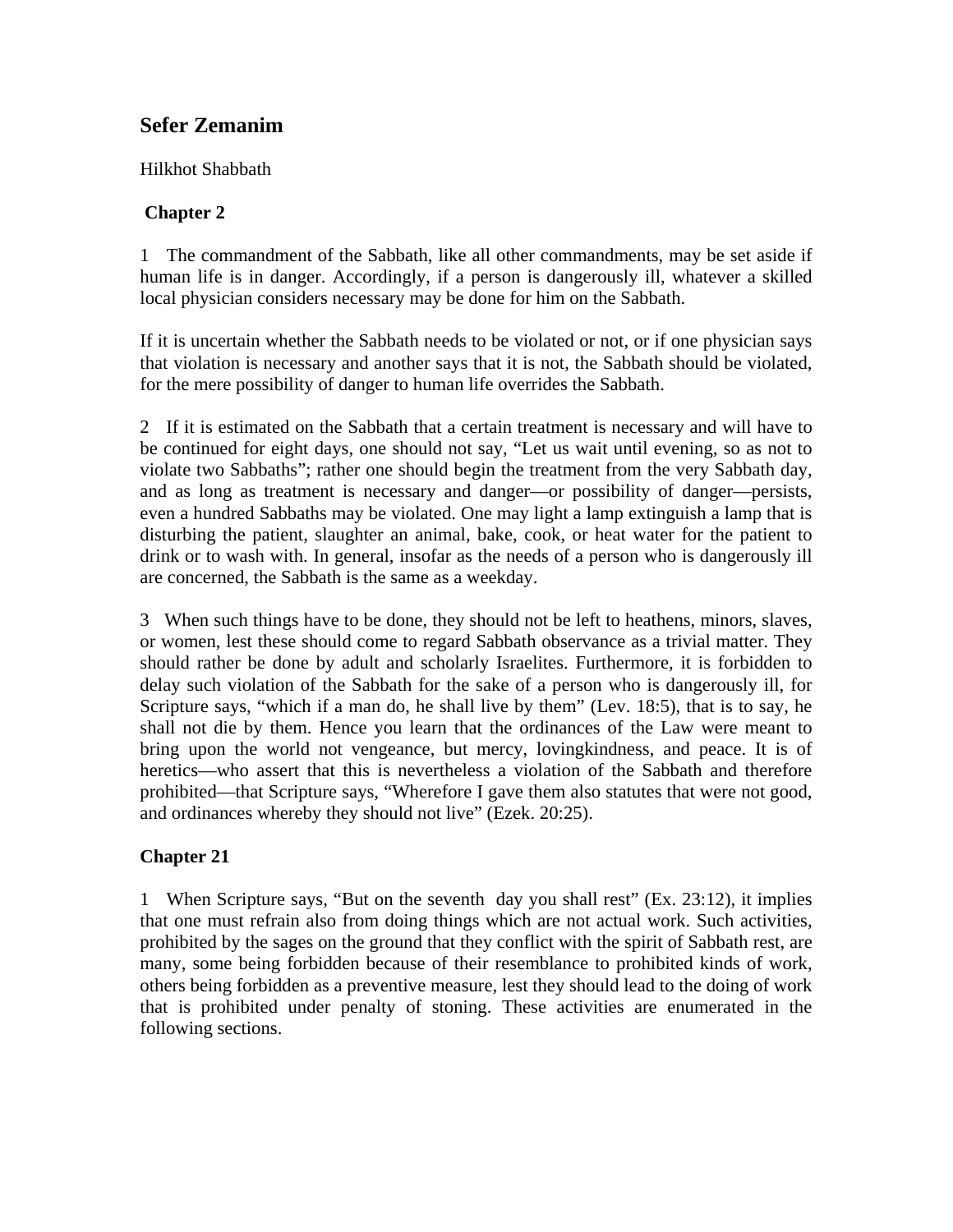#### **Chapter 24**

1 Some acts are forbidden on the Sabbath even though they neither resemble nor lead to prohibited work. Why then were they forbidden? Because Scripture says, "If you turn away your foot because of the Sabbath, from pursuing your business on My holy day . . . And you shall honor it, not doing your wonted ways, nor pursuing your business, nor speaking thereof" (Is. 58:13). Accordingly, one is forbidden to go anywhere on the Sabbath in connection with his business, or even to talk about it. Thus one may not discuss with his partner what to sell on the next day, or what to buy, or how to construct a certain house, or what merchandise to take to such-and-such a place. All this and its like are forbidden, because Scripture says "nor speaking thereof"; speech is thus forbidden, but thinking of business is permitted.

2 One may not go to visit his vegetable gardens or his fields on the Sabbath in order to ascertain what they need or to observe the state of the crops, because this constitutes a walk in pursuit of his business. Similarly, one may not walk on the Sabbath to the end of the Sabbath limit and then stay there until nightfall, in order to be nearer to the place where he has business to attend to after the termination of the Sabbath, because this, too, would constitute a walk on the Sabbath in pursuit of his business.

4 . . . Prolonged idle conversation is forbidden on the Sabbath, for when Scripture says, "nor speaking thereof," it indicates that one's conversation on the Sabbath should not be the same as on weekdays.

5 It is permissible to run on the Sabbath in order to perform a religious duty, for example, to run to the synagogue or to the school-house. One may also make any calculation or take any measurement that is required for a religious purpose. For example, one may measure a ritual bath to discover whether it contains the prescribed minimum quantity of water, or a piece of cloth to see whether it is large enough to be susceptible of ritual uncleanness. One may also allot charity to the poor or walk to the synagogue or to the school-house—or even to a Gentile theater or hall—to attend to affairs of public concern on the Sabbath. One may discuss the betrothal of a young girl, arrange for a boy to be taught book-learning or a trade, visit the sick, or comfort people in mourning. If one visits a sick person on the Sabbath he should say, "It is Sabbath, and so I may not utter a supplication for your suffering; but your cure will come very soon!"

 One may wait for nightfall at the end of the Sabbath limit in order to attend to the needs of a bride or to provide fro the burial of the dead—that is, to bring a coffin or s shroud for him. In such circumstances one may say to another person, "Go to such-andsuch a place first, and if you cannot get what is needed there, get it at this other place," or "If you cannot procure it for one hundred *zuz*, pay two hundred"; so long as no exact price is mentioned. All such acts and similar ones are permissible because they involve religious duties, and when Scripture says, "from pursuing business" (Is. 58:13), it implies that one's own business is forbidden, but God's business is permitted.

12 The sages have forbidden the moving of certain articles on the Sabbath in the way they are moved on weekdays. Why did they enact such a prohibition? The sages reasoned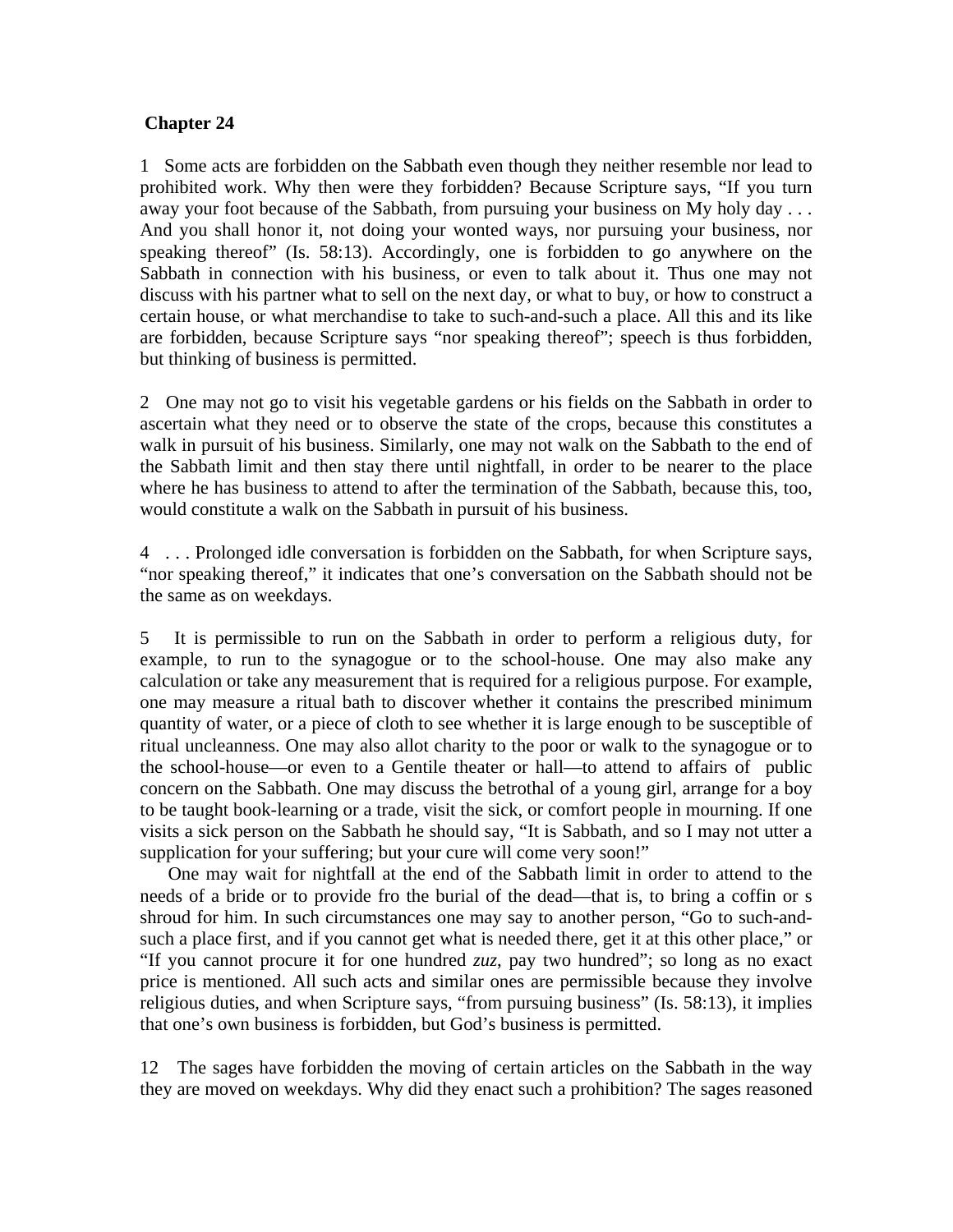thus: inasmuch as the prophets have admonished us and commanded us not to walk on the Sabbath in the way we walk on weekdays, nor to converse on the Sabbath in the way we converse on weekdays—for Scripture says "nor speaking thereof" (Is. 58:13)—how much more should one refrain from moving articles on the Sabbath in the way they are moved on weekdays, in order that he should not regard the Sabbath as if it were a weekday, and so be led to lift and rearrange articles from one corner to another or from one room to another, or to put stones out of the way, or do similar things. For since one is at leisure and at home, he would look about for some occupation, and the result would be that he would not rest at all, and would disregard the Scriptural reason for the Sabbath, namely, "that your manservant and your maidservant may rest as well as you" (Deut. 5:14).

13 Moreover, if he were to examine and move utensils used for prohibited work he might absent-mindedly handle them a little and thus be led to do prohibited work. Another reason is that there are people who have no trade or craft, but spend their whole life in idleness, such as loafer and loungers at street corners who refrain from doing work all their lives. If it were permissible to walk and talk and handle articles on the Sabbath in the ordinary weekday manner, such people would not be recognizably resting on the Sabbath at all. Accordingly, abstention from the aforementioned acts is the one form of rest which is applicable to all persons alike. It is for all these reasons that the sages have enacted a prohibition against moving articles about and, as will be explained in subsequent chapter, forbade one to move on the Sabbath any article not actually required.

## **Chapter 30**

1 Four duties have been formulated with reference to the Sabbath, two on Scriptural authority, and two on the authority of the scribes, being explicitly mentioned in the prophets. Scripture says "Remember" (Ex. 20:8) and "Observe" (Deut. 5:12), while the prophets explicitly mention "Honor and Delight" in the verse, "And call the Sabbath a delight, and the holy of the Lord clothed with honor" (Is. 58:13).

2 What is meant by "honor"? This is explained by the statement of the sages that in order to honor the Sabbath one should, as a matter of religious duty, wash his face, hands, and feet with hot water on Friday, wrap himself in a fringed garment, and sit in a dignified manner waiting to receive the Sabbath, just as if one were going forth to meet the king. Indeed, the sages of old used to assemble their disciples on Friday night, put on their best clothes, and say, "Come, let us go forth to meet Sabbath, the king."

3 Honoring the Sabbath involves also putting on clean clothes, so as not to wear the same clothes on both weekdays and Sabbaths. If one has no other change of clothes, he should let down his cloak, so that it would not look the same as it does on weekdays. Moreover, Ezra has enacted the rule that in honor of the Sabbath people should wash their clothes on Thursdays.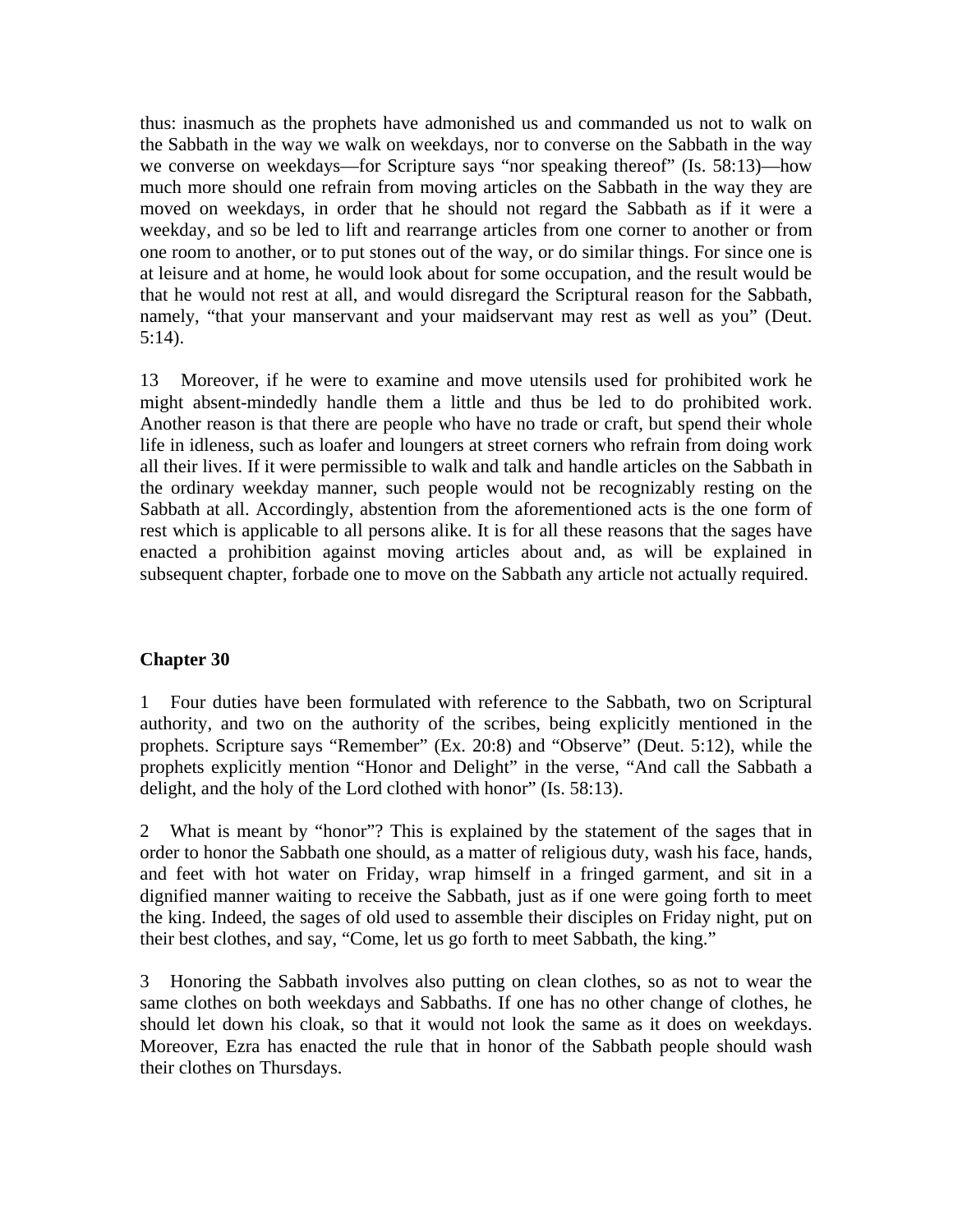4 In order that the Sabbath should be suitably honored, it is forbidden to set a banquet or a drinking party for Friday afternoon. Furthermore, while eating and drinking are permissible until nightfall, one should, in honor of the Sabbath, refrain from having a regular meal from the time of the afternoon prayer onward, in order to enter into the Sabbath with an appetite for food.

5 One should set his table properly for Friday night, even if he feels no need for more than an olive's bulk of food. Similarly, one should set his table properly at the end of the Sabbath, even if he requires no more than an olive's bulk of food—in order to honor the Sabbath at both its commencement and its termination. One should also, in honor of the Sabbath, get his room ready while it is still day on Friday, by having a lamp lit, a table laid, and a couch properly spread. For all these are marks of reverence for the Sabbath.

6 Even if one is a person of very high rank and does not as a rule attend to the marketing or the other household chores, he should nevertheless himself perform one of these tasks in preparation for the Sabbath, for that is his way of honoring it. There were some among the sages of old who slit firewood for the cooking; others cooked or salted meat, plaited wicks, lit lamps, or went to market to buy food or drink for the Sabbath, although none of these sages customarily performed such tasks on weekdays. Indeed, the more one does in the way of such preparation, the more praiseworthy he is.

7 What is Sabbath's delight? This is explained by the statement of the sages that one should prepare for the Sabbath the richest victuals and the choicest beverages that one can afford. The more one spends for the Sabbath and for the preparation of numerous and tasty dishes, the more praiseworthy he is. If, however, one cannot afford this, it is sufficient to make the Sabbath a delight to prepare even a plain vegetable stew, or the like. For one is not obligated to humiliate himself by begging from others in order to provide a large quantity of food for the Sabbath, and indeed the sages of old have said: "Make your Sabbath as a weekday, just so you depend not upon the charity of others."

8 If a person has been reared in luxury and wealth, so that all of his days are like a Sabbath, he should make his Sabbath food differ in some way from weekday food. If no change is possible, he should at least vary the times of his meals, by eating late if he usually eats early, or early if he usually eats late.

9 It is one's duty to eat three meals on the Sabbath, one in the evening, one in the morning, and one in the afternoon; he should be particularly careful to have no less than these three meals. Even an indigent person living on charity should eat three meals on the Sabbath. If, however, an abundance of food makes one ill, or if one fasts regularly, he is exempt from the duty of eating three meals.

 At each of the three meals one should have wine to drink and two whole loaves for the benediction over the breaking of the bread. The same rule applies to festive meals.

10 If one can afford it, eating meals and drinking wine on the Sabbath constitutes Sabbath's delight. It is, however, forbidden to have one's meal with wine on a Sabbath or festival during the time of the lecture in the schoolhouse, and so the custom of the